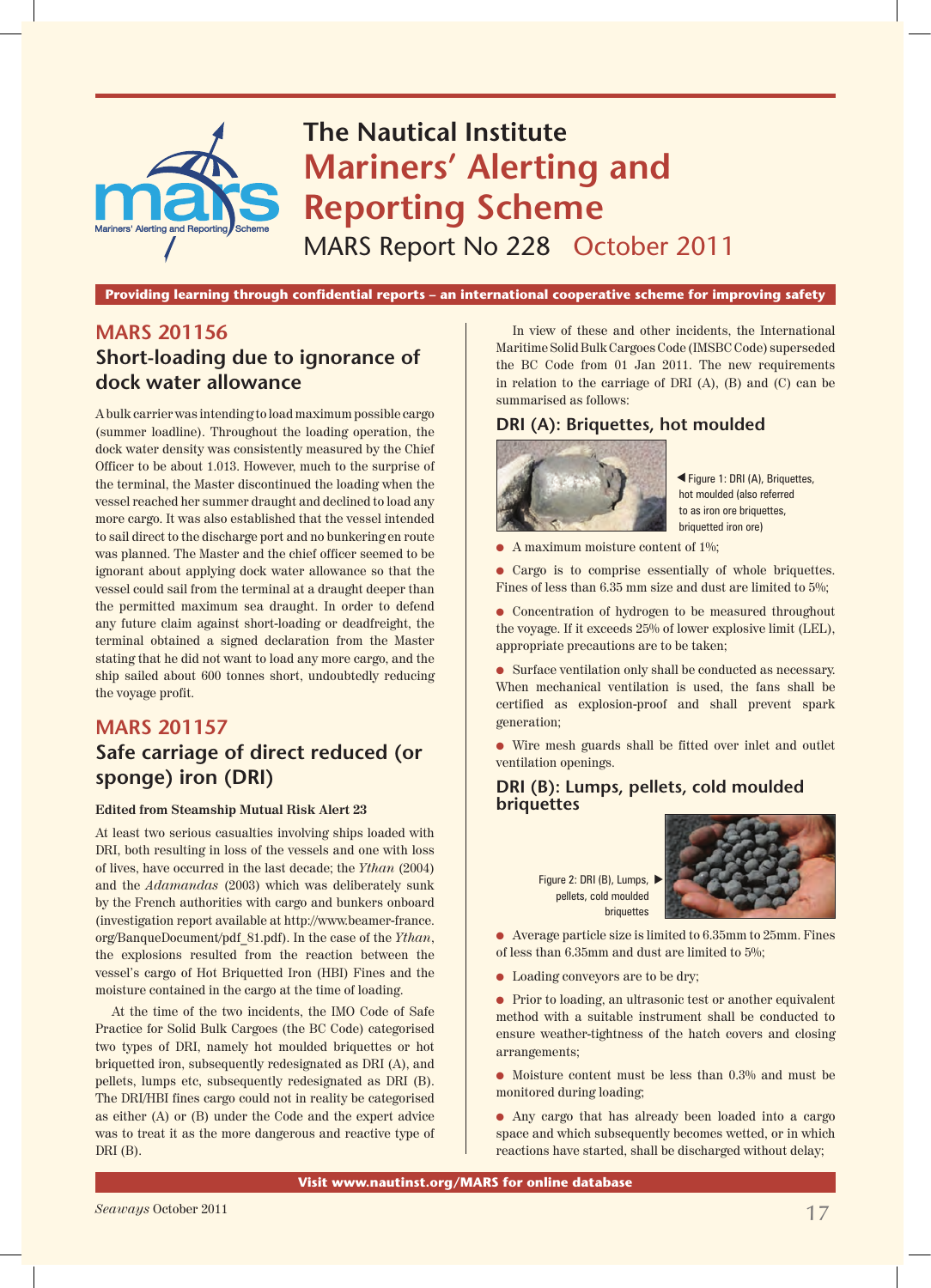l Carriage is only permitted under an inert gas blanket;

• The ship shall be provided with the means to reliably measure the temperature at several points within the stow (eg thermocouples buried at various locations within the cargo with remote readouts), and to determine the concentrations of hydrogen and oxygen in the cargo space atmosphere on voyage whilst minimising the loss of the inert atmosphere;

• Oxygen concentration shall be maintained at less than 5% throughout the voyage;

 $\bullet~$  The ship shall be provided with the means to ensure that the requirement to maintain the oxygen concentration below 5% can be achieved throughout the voyage. The ship's fixed CO2 fire-fighting system shall not be used for this purpose. Consideration must therefore be given to providing vessels with the means to top up the cargo spaces with additional supplies of inert gas, having regard to the duration of the voyage;

 $\bullet~$  The ship shall not sail until the Master and a competent person are satisfied that:

– All loaded cargo spaces are correctly sealed and inerted;

– The cargo temperatures have stabilised at all measuring points and are less than 65°C;

– Concentration of hydrogen in the free space has stabilised and is less than 0.2% by volume;

– Oxygen concentration is and can be maintained at less than 5% throughout the voyage.

## **DRI (C): by-products, fines**



by-products, fines  $\bullet$  Average particle size is less than 6.35mm, and there are

to be no particles greater than 12mm in size;

• The reactivity of this cargo is extremely difficult to assess due to the nature of the material that can be included in the category. A worst-case scenario should therefore be assumed at all times;

l Carriage requirements are largely identical to those for DRI (B), including the 0.3% limit on moisture and carriage under an inert gas blanket.

More detailed information about the carriage requirements is given in the IMSBC Code. It should be noted that it is necessary to comply with all of the relevant provisions of the Code.

## **MARS 201158 Contact damage during ship-to-ship (STS) operation**

An oil tanker under our management was approaching an anchored 'mother vessel' on her starboard side in order to perform a STS operation. The weather conditions were ideal and adequate fendering was deployed by both vessels. The mother vessel was riding to her starboard (same side as her 'working' side) anchor, which is contrary to OCIMF STS guidelines. The 4th edition of ICS/OCIMF publication *STS Transfer Guide Petroleum* item 6.3 Manoeuvres with one ship at anchor states 'For such operations, one ship anchors in a pre-determined position using the anchor on the side opposite to that on which the other ship will moor'.

During the approach, the mother vessel suddenly began to yaw. It is suspected that the use of the starboard anchor accelerated this turning movement. An urgent order was given to the tug to pull the vessels apart, but this sudden stressing of the towline resulted in it parting and the vessels coming into contact. The tug was made fast and again ordered to pull our vessel clear, but, due to high tensile loads, the towline parted for a second time, resulting in multiple contacts between the two vessels. Both vessels suffered minor damages. Subsequently, a fresh approach was successfully made and the STS operation was performed without further incident.

#### **Root cause/contributory factors**

- **1.** Non-compliance with OCIMF STS guidelines;
- **2.** Unexpected yaw by anchored mother vessel;
- **3.** Inadequate planning and misjudgment by the pilot;
- **4.** Insufficient supervision/reaction by the Master;

**5.** Tug's bollard pull information was not recorded in Pilot Card;

**6.** Towlines parted at critical stages of the operation.

#### **Impact/potential impact arising from incident**

**1.** Damage to property / cost of repairs;

**2.** Commercial issues with charterers due to Condition of Class imposed, off-hire for execution of temporary repairs;

- **3.** Loss of reputation with charterers / oil majors;
- **4.** Potential for crew injury;
- **5.** Risk of oil spill with attendant fire and pollution risks.

#### **Corrective/preventative actions**

**1.** The company's STS risk assessment/training/ familiarisation/briefing procedures have been revised, drawing from experience gained from this incident;

**2.** The Pilot Card has been amended to provide a field for maximum bollard pull of tug(s);

**3.** Significantly stronger tug lines will be supplied to all vessels for STS operations.

#### **Lessons learnt**

**1.** The Master should always closely supervise the pilot or berthing master and not hesitate to quickly correct any decision that may put the vessel, her crew or cargo at risk;

**2.** For STS operations involving an anchored vessel, the anchor opposite the 'working' side should always be used;

**3.** The heading of the anchored STS vessel must be confirmed to be steady during the approach. The approach must be quickly aborted by both vessels if any yaw is detected;

**4.** The strongest lines must be used for tug lines so that they can bear the high loadings of emergency corrective handling;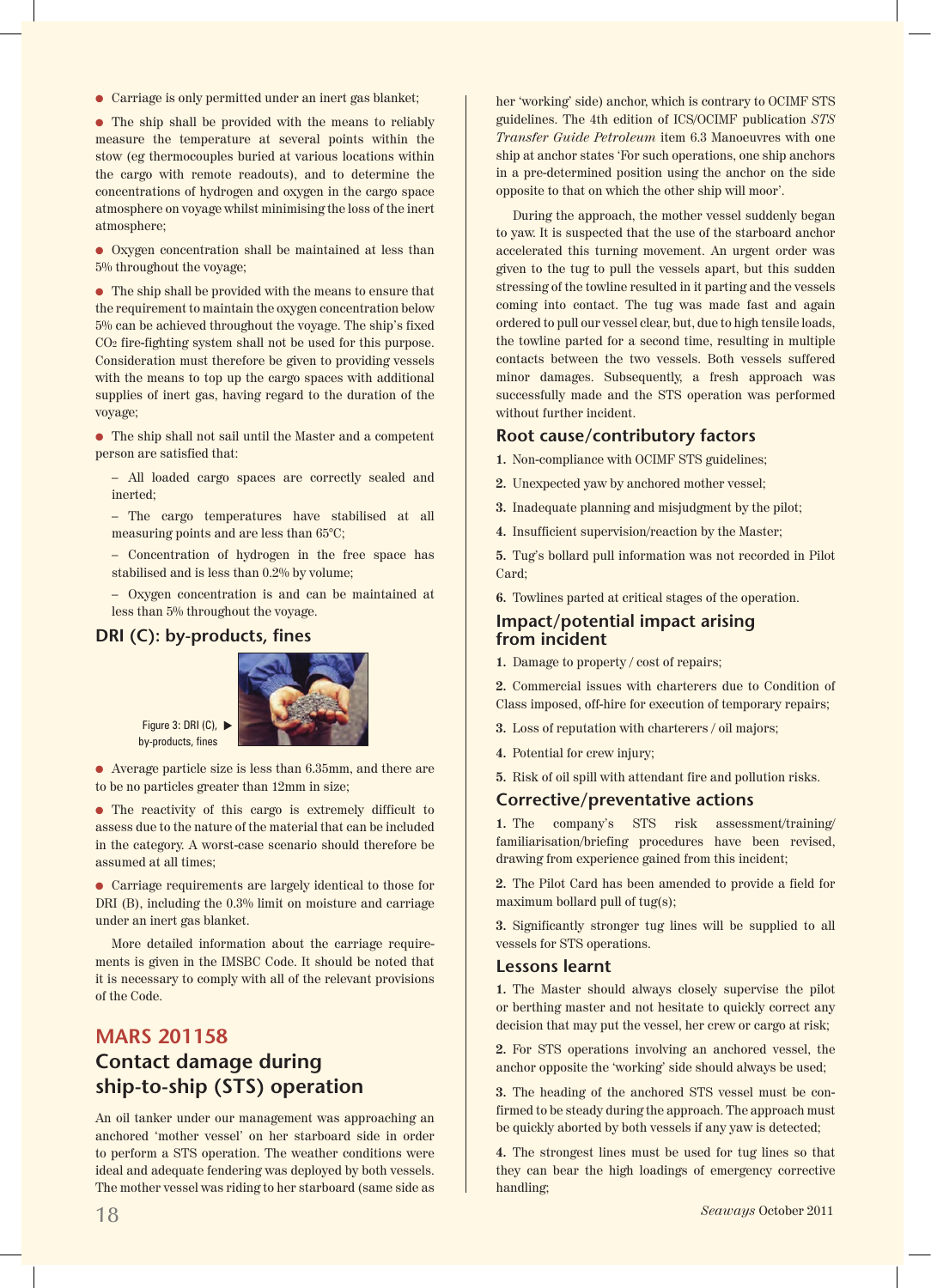**5.** There are some critical stages of the STS approach for which particularly thorough planning is essential to ensure a low risk operation; these include the angle of approach, the distance between vessels and the time and location when vessel's headway should be taken off. All these must be discussed in detail with the pilot before commencing the approach.





 $\triangle$  Contact occurred when mother vessel (black hull) yawed to starboard during approach

 $\triangle$  Close up view of damage to sheerstrake and upper deck railings on own vessel

## **MARS 201159 Quick-closing valves (QCVs)**

**Official report edited from USCG Safety Alert 01-11, http://homeport.uscg.mil**

QCVs are positive shutoff valves that are designed to isolate oil tanks in the event of a fire and also prevent fuelling of a fire in circumstances where system piping and components are compromised. These valves are designed to be remotely operated, and are also capable of being operated and reset locally. Inoperable QCVs can put the vessel and its crew at greater risk in the event of a fire and it is absolutely critical that they operate correctly, are properly maintained, and ready for use at all times. Adequate knowledge, training, instructions and stocks of replacement spares must be provided to ship's staff to ensure the reliability of the remote operating arrangements. Intentionally blocking or disabling these valves (as shown in the following photographs) is unacceptable under any circumstance.



QCV disabled by inserting a bolt (Note: The bolt is partly painted, indicating it has possibly been there for some time.)





 $\triangle$  QCV disabled by inserting a wooden wedge

## **MARS 201160 Testing of quick-closing valves (QCV) caused blackout in TSS**

A small gas tanker was on a loaded coastal voyage. Prior to arrival at the discharge port, the chief engineer and a company superintendent who was on board to carry out an inspection of the vessel, planned to test the operation of QCVs in the fuel oil (FO) and diesel oil (DO) tanks. At about 11:30, both the chief engineer and superintendent positioned themselves near the FO service tank and ordered the tripping of the tank's QCV from the remote emergency control station. After confirming proper closing, the QCV was manually opened and reset. It was then decided to break for lunch. At about 12:40 hrs, when one hour's notice of arrival had been given by the bridge, the Chief Engineer returned to the engine room. At the time, the vessel was proceeding along the traffic separation scheme in the outer approaches to the destination port. At 12:55 hrs, No. 1 generator engine suddenly stopped, causing a blackout and loss of propulsion and steering. The Master broadcast a safety message on VHF and arranged to display Not Under Control (NUC) signals. Immediately, No. 2 generator engine was started manually and was taken on load, but after about 15 minutes, this generator also stopped. On investigating the problem, the chief engineer found the QCV of the DO service tank was in the closed position. He quickly opened and reset the valve in the correct position, but the common outlet line that supplied the fuel pumps of both generators had entrained air and had to be purged with diesel oil. After about 20 minutes, both the generators and main engine were restarted, the vessel proceeded slowly to the anchorage and await an escort tug.

## **Root cause/contributory factors**

**1.** During the testing of the FO tank QCV, the DO tank valve was also inadvertently activated without the testing team noticing, resulting in the interruption of fuel supply to the generator engine;